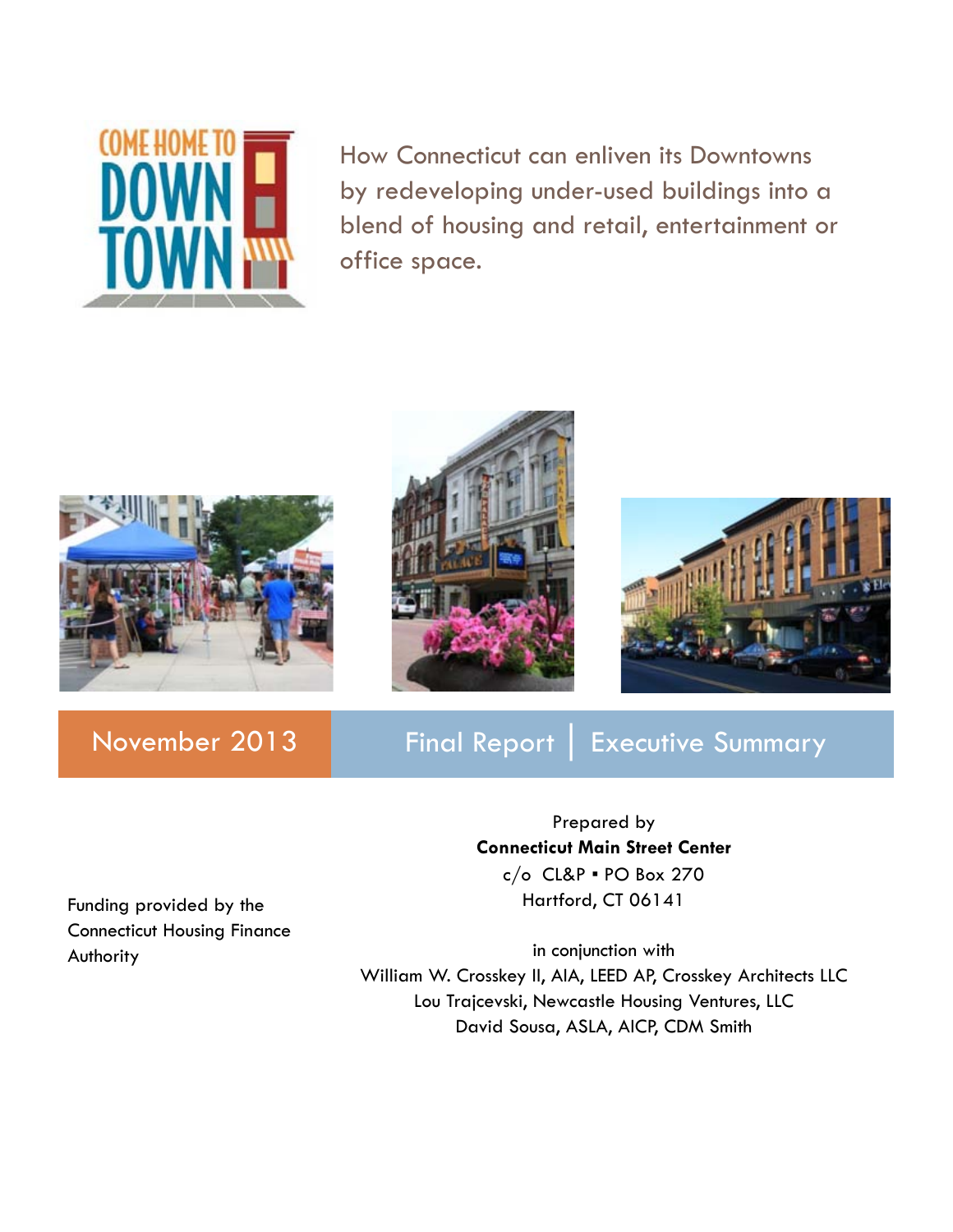# **COME HOME TO DOWNTOWN**

HOW CONNECTICUT CAN ENLIVEN ITS DOWNTOWNS BY REDEVELOPING UNDER-USED **BUILDINGS INTO A BLEND OF HOUSING AND RETAIL, ENTERTAINMENT OR OFFICE SPACE.** 

### **TABLE OF CONTENTS**

| <b>Introduction</b>                            |
|------------------------------------------------|
|                                                |
|                                                |
|                                                |
| <b>Program Overview</b>                        |
|                                                |
|                                                |
|                                                |
|                                                |
|                                                |
| Middletown                                     |
|                                                |
| <b>Torrington</b>                              |
|                                                |
| <b>Waterbury</b>                               |
|                                                |
| <b>Final Conclusions &amp; Recommendations</b> |
|                                                |
|                                                |
|                                                |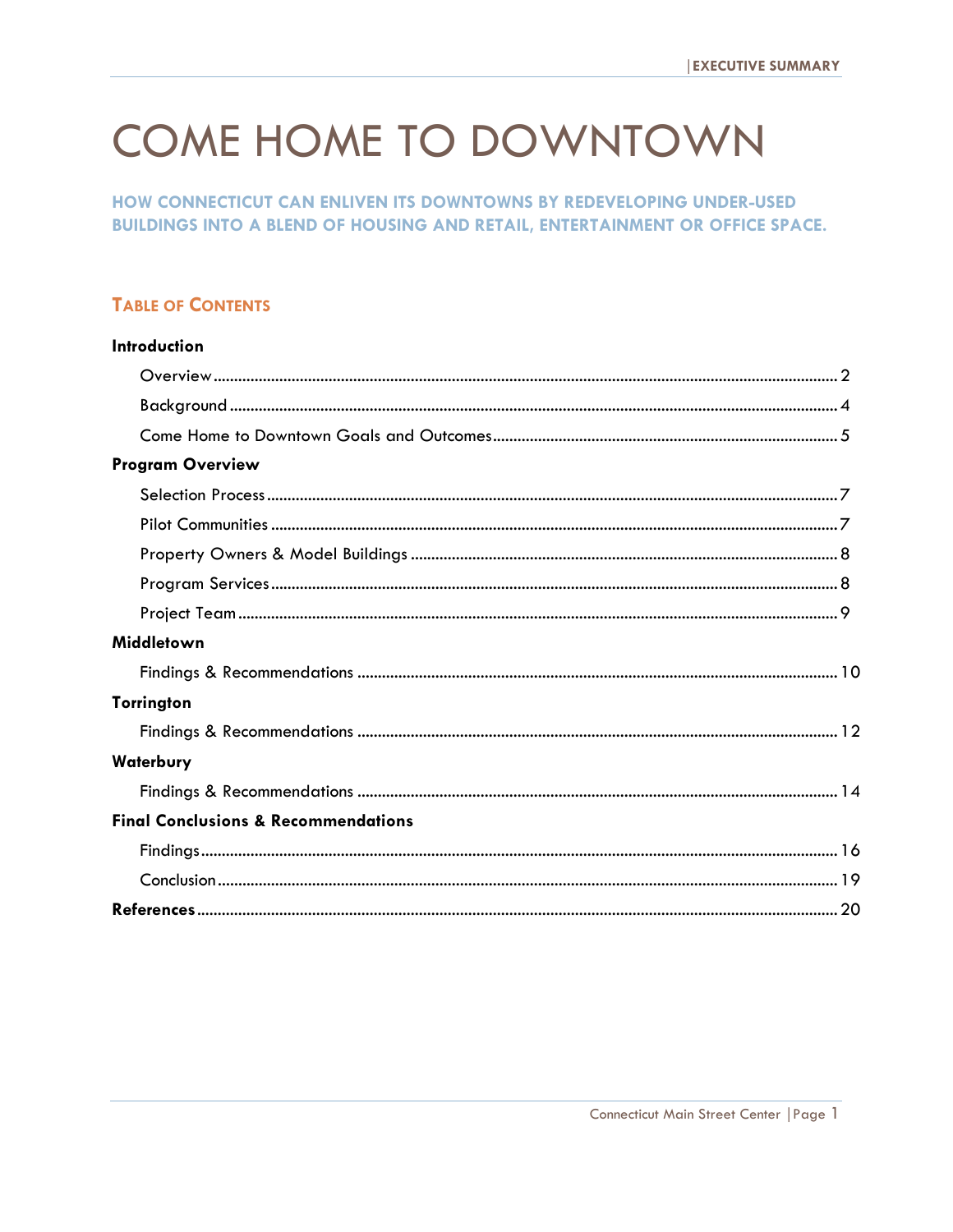# COME HOME TO DOWNTOWN

#### **A MIXED-USE REAL ESTATE PLANNING PILOT PROGRAM**

# Introduction

#### **OVERVIEW**

Connecticut's downtowns have paid a price for the single-use zoning and high-volume sprawl that served as Connecticut's default development option for the last several decades. Instead of bustling neighborhoods extending from Main Street hubs, irreplaceable historic buildings were demolished in favor of big box development resulting in an exodus of jobs, neighbors relocated to vast suburban lots, small businesses shuttered, and critical tax revenue lost.

Juxtaposed with this grim landscape is today's challenging fiscal climate. Municipalities need to grow, but to grow sustainably. This means finding ways to both increase the tax base and reduce costs while ensuring our quality of life and preserving the environment for generations to come. Fortunately, most of Connecticut has potential solutions readily available to it downtown. That's because focusing growth in our downtowns and town centers where the infrastructure is already in place and where development can enhance a walkable, mixed-use setting with housing choices for workers and families is generally more sustainable than low density development, generates revenue and saves money. In fact, according to a report by the U.S. Environmental Protection Agency (EPA), the infrastructure costs to service compact, dense development – like the mixed-use development found in most downtowns – is 32% - 47% less than for lower density suburban development (Ford 2009).

The return on investment for a municipality that directs its growth in its downtown is impressive. The City of Raleigh, NC, commissioned a study to compare compact, mixed-use development with big box development. The results demonstrated that on a per acre basis, mixed-use development provided a significantly better return to the municipality (Smart Growth America 2013):

| <b>Return on Investment Comparison</b><br>Compact, Mixed-Use Development vs. Big Box<br>Raleigh, North Carolina |                           |                                        |  |
|-----------------------------------------------------------------------------------------------------------------|---------------------------|----------------------------------------|--|
| Property taxes/acre                                                                                             | <b>Big Box</b><br>\$2,837 | <b>Compact, Mixed-Use</b><br>\$110,461 |  |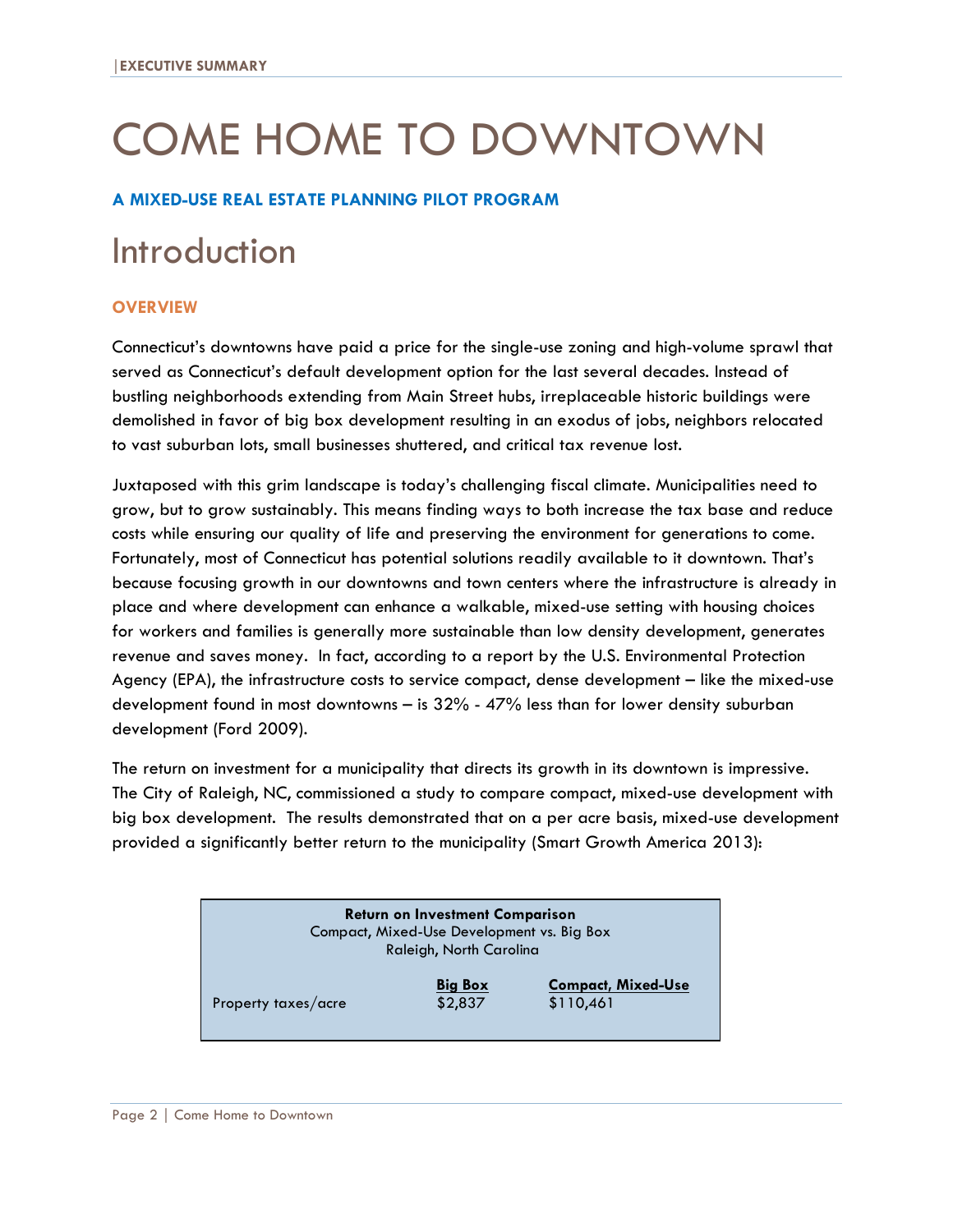| <b>Return on Investment Comparison</b><br>Downtown Development vs. Big Box<br>Asheville, North Carolina |                |                 |  |  |
|---------------------------------------------------------------------------------------------------------|----------------|-----------------|--|--|
|                                                                                                         | <b>Big Box</b> | <b>Downtown</b> |  |  |
| Property taxes/acre                                                                                     | \$6,500        | \$365,000       |  |  |
| Retail sales tax/acre                                                                                   | \$47,500       | \$83,600        |  |  |
| Jobs/acre                                                                                               | 5.9            | 73.7            |  |  |
| Residents/acre                                                                                          | O              | 90              |  |  |

A study commissioned by the downtown business improvement district in Asheville, NC (Minicozzi 2012) had similar results:

Better still, demand for these types of multi-use neighborhoods – fueled mostly by Baby Boomers and their children – is strong and growing. More and more, people want to live in robust, vibrant settings with a range of housing choices where they can walk to shops, services and jobs. Moreover, for many living in a downtown is often more financially feasible than in a suburb because it is more densely developed and offers a variety of residential options and price points.

Luckily, many of Connecticut's town centers still have good "bones," providing us with exceptional foundations for mixed-use development. While some may be struggling with high vacancies, most of Connecticut's downtowns are well-designed – compact, walkable, and often centered around town greens and/or waterfronts that provide development opportunity. A revitalization effort that takes advantage of these features is called "place-based development" and it creates authentic places of human scale in the historic hearts of our communities.

It is typical to find three- and four-story buildings that are family owned downtown, where the family business may be thriving on the first floor but the upper floors remain vacant. These underutilized spaces can be converted to apartment homes to satisfy the demand for downtown housing that's close to jobs, services and entertainment. Moreover, the redeveloped space can also provide the property owners with additional income while injecting increased spending into the local economy as residents take advantage of nearby shops and services.

#### **More Downtown Housing = Increased Spending Downtown**

A study recently completed for Main Street Iowa by economist Donovan Rypkema calculated that *every new unit of downtown housing spent \$20,000-\$39,000 in the downtown annually*.

#### **Vacant First Floor Space = Negative Downtown Revenue**

Conversely, *vacant first floor commercial space has a tremendous negative impact* on the community. Mr. Rypkema calculated a vacant storefront with a modest \$250,000 in lost annual sales costs the community over \$222,000 annually in terms of lost rents, property and sales tax, and utilities, supplies, services and salaries not paid (Rypkema 2012). (Emphasis added.)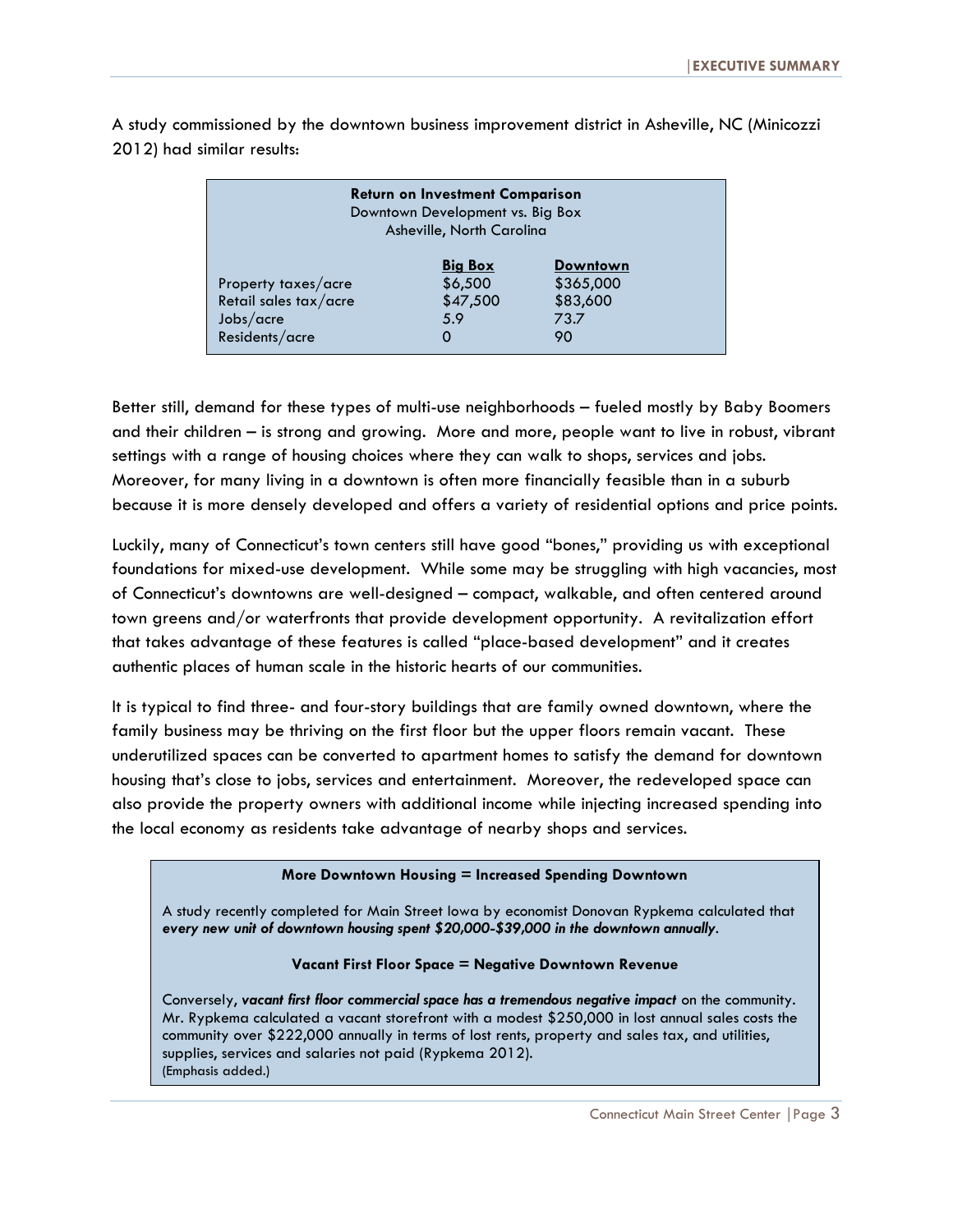#### **BACKGROUND**

It was out of this context that the **Come Home to Downtown** pilot program was born in the spring of 2012. The culmination of a successful collaboration between Connecticut Main Street Center (CMSC) and the Connecticut Housing Finance Authority (CHFA), Come Home to Downtown directly addresses a need plaguing many of Connecticut's underutilized Main Street districts.

As the statewide agency charged with alleviating the shortage of affordable housing for lowand moderate-income families and individuals throughout Connecticut, CHFA knows that our downtowns and Main Street districts hold a wealth of opportunity for new mixed-use development – in other words, providing a blend of housing, retail and office space in one centrally located building.

At CMSC, our mission is to be the champion and leading resource for vibrant and sustainable downtowns as the foundation for healthy communities. We advocate for a return to the Main Street way of life, one with walkable neighborhoods, where housing, shops and restaurants share the same spaces, providing people with a range of housing and transportation choices. Working closely with our statewide network of over sixty member communities, we've seen firsthand the significant impact even a modest investment in our downtowns can make. That's because development in our downtowns, where the necessary infrastructure already exists, is cheaper, more environmentally friendly and sustainable. It also generates a greater positive economic investment, as additional monies from renters, visitors and downtown employees who shop and engage in local services are poured back into the neighborhood economy. Our own Connecticut experience is evidence of this: during the height of the recession, when the rest of the state and nation were shedding jobs, our designated communities were *creating* jobs. In fact, from 2007 through 2012, CMSC's designated Main Street program communities saw a 29.6% net increase in jobs, a 22.8% net increase in new businesses and a 77% increase in private investment.

CHFA, knowing of our expertise in downtown revitalization and management, sought us out in a collaborative effort to bring more housing options to our downtowns. Although CHFA has been extremely successful in helping to alleviate the shortage of affordable housing, they understand there is a need for additional tools and resources to support smaller deals (typically less than 20 units of housing) than those it currently finances.

Created with the intention of facilitating viable, interesting housing opportunities while revitalizing downtown neighborhoods, this initiative was seeded by CHFA with an investment from Community Investment Act Funds. CMSC used this money to hire additional staff to implement the program, as well as engage consultants with expertise in the program components. Three pilot communities were then chosen from a pool of carefully vetted applicants. From there, three currently underutilized buildings representative of those typically found throughout Connecticut and their committed, enthusiastic owners were chosen to receive customized technical assistance. The consultant team worked with the owners, advising them of some possible options for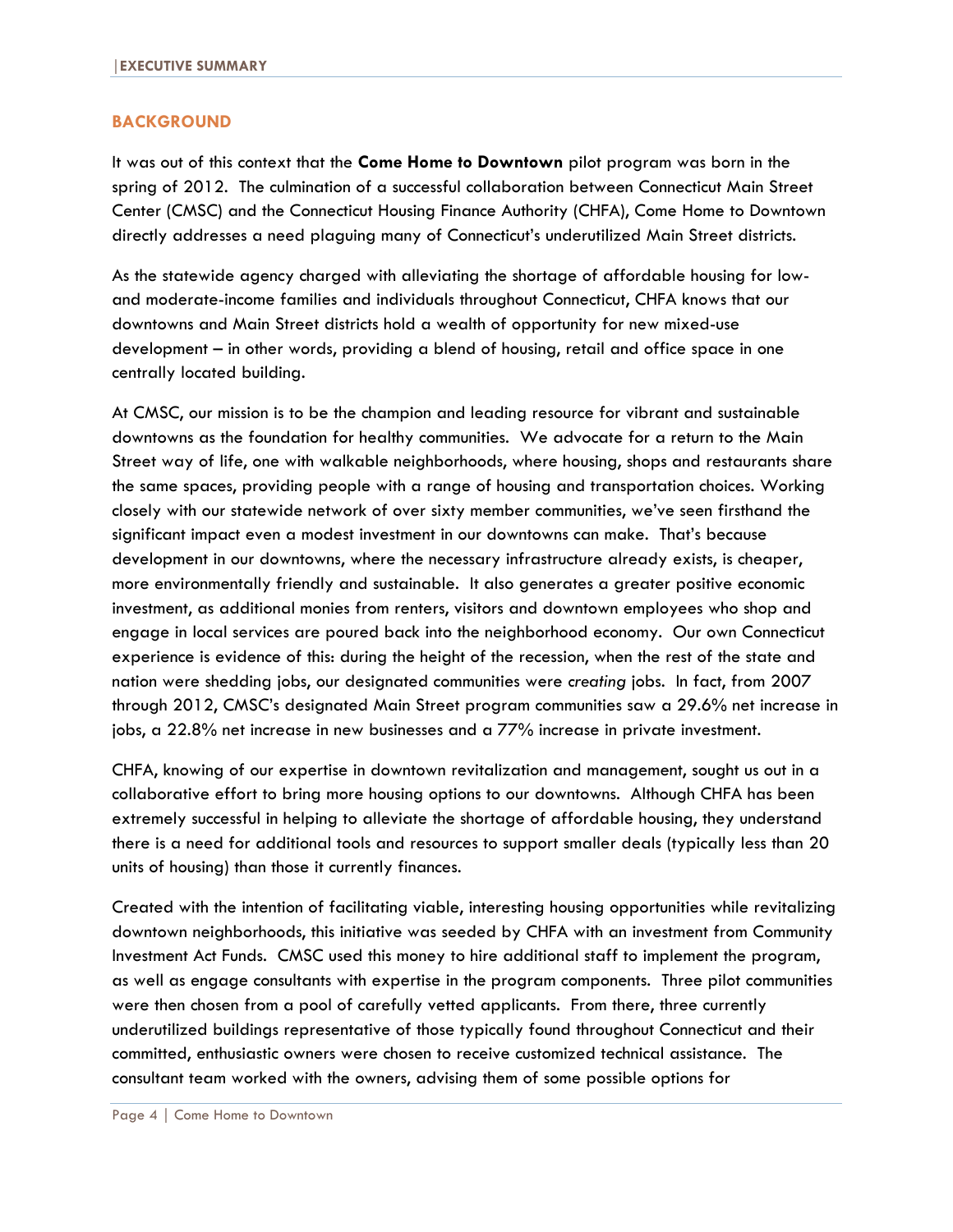redevelopment and the expectant costs. Meanwhile, CMSC worked side-by-side with the downtown management partners and municipal officials to strengthen their organizational capacity, so that they would be able to fully support mixed-use development in their downtown. CMSC also worked with these groups to reach out to the public, both to gather feedback and elicit support for these redevelopment efforts.

#### **COME HOME TO DOWNTOWN GOALS AND OUTCOMES**

As a result of over sixty years of single-use, car oriented sprawl, mixed-use development has become a lost art form. Despite the many potential benefits that come from focusing growth in a downtown, several pervasive impediments remain as barriers to a more sustainable mix of housing and uses, including:

- An unsupportive regulatory environment;
- **Limited financing options; and**
- **The misquided perception that density leads to blight, congestion and loss of value.**

This less-than-ideal environment is further complicated by the fact that although many downtown property owners may be experienced business people, they often lack redevelopment experience and/or may be wary of becoming landlords.

Furthermore, the varied nature of the downtown itself can also be obstacle. This is because multiple property owners and building uses all need to be coordinated and integrated. Just like a shopping mall (albeit with one property owner instead of several), town centers also need a management program to convene all interested parties, forge a consensus and create a vision for the downtown.

Come Home to Downtown was designed to address these impediments by providing community leaders with strategic tools to reverse the course of sprawl and focus growth in downtowns where the infrastructure already exists, thereby ensuring the successful continuation of a sustainable, managed downtown with expanded housing choices. Moreover, we chose buildings of a design typical to downtowns throughout Connecticut so that the redevelopment process can be easily replicated in other communities. Along the way, we also made sure to note the obstacles emblematic of downtown, mixed-use development. Our recommendations for easing this process, whether through policy, additional or enhanced financing mechanisms, regulatory changes, or education and technical assistance are detailed later in this report.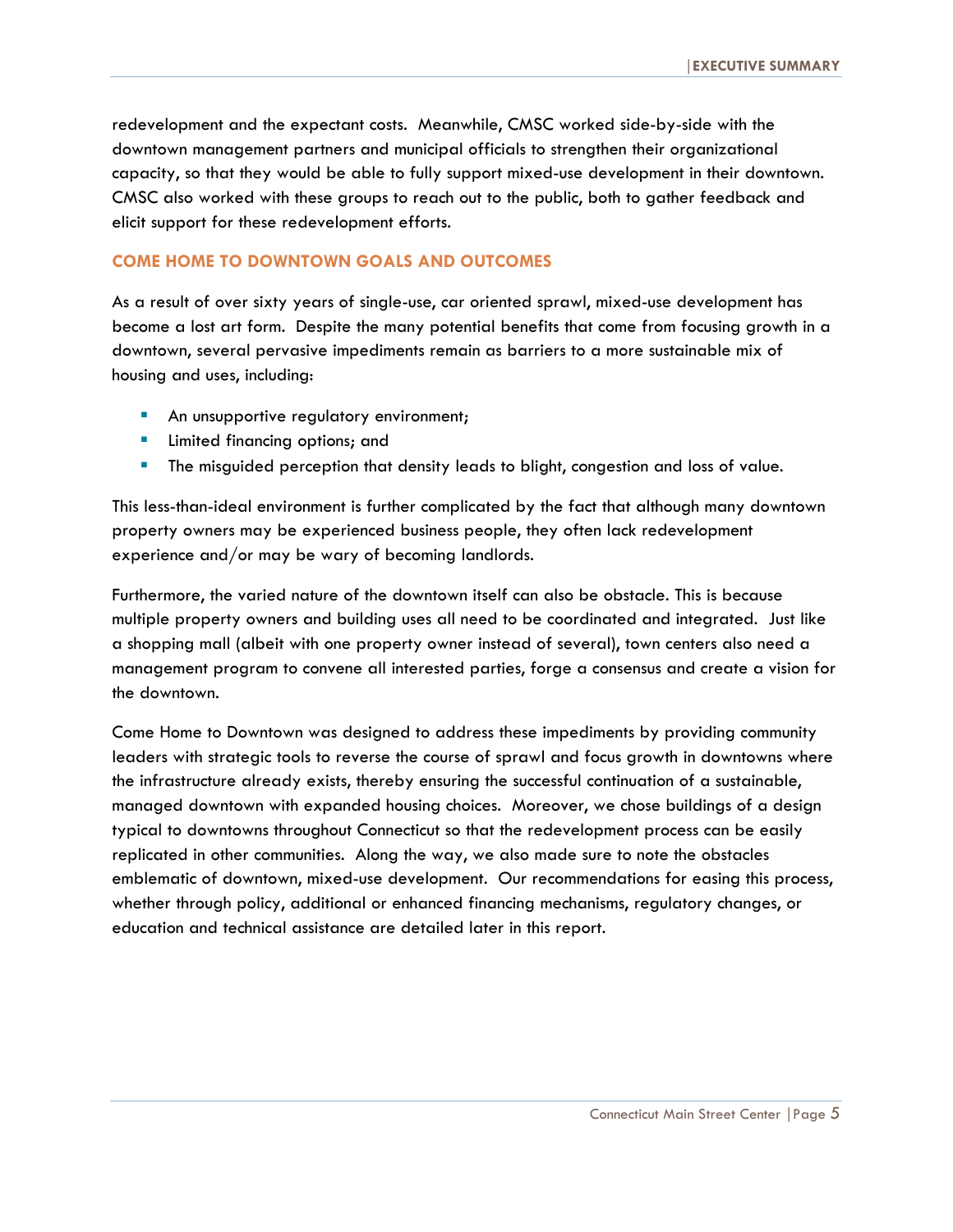In order to achieve the successful completion of Year One of the Come Home to Downtown program, CMSC set forth the following goals:

- Recommend specific solutions for accommodating mixed-use development such as changes to zoning, streamlined permitting and other financial incentives.
- Grow the relationship between communities and property owners by educating them as to the benefits of redeveloping vacant and underutilized space.
- **Perform a Model Building Analysis and provide technical assistance to guide property** owners (many of whom have little or no redevelopment experience) in the redevelopment of their properties.
- **Provide the community with an increased understanding of the downtown's value and** potential.
- **Create or enhance the downtown management's function.**
- **Analyze lessons learned, and use them to inspire other property owners and municipalities.**
- **Have the respective pilot communities embrace mixed-use development in their downtowns** and the municipalities support these types of property owners while understanding the inherent risk in this kind of redevelopment.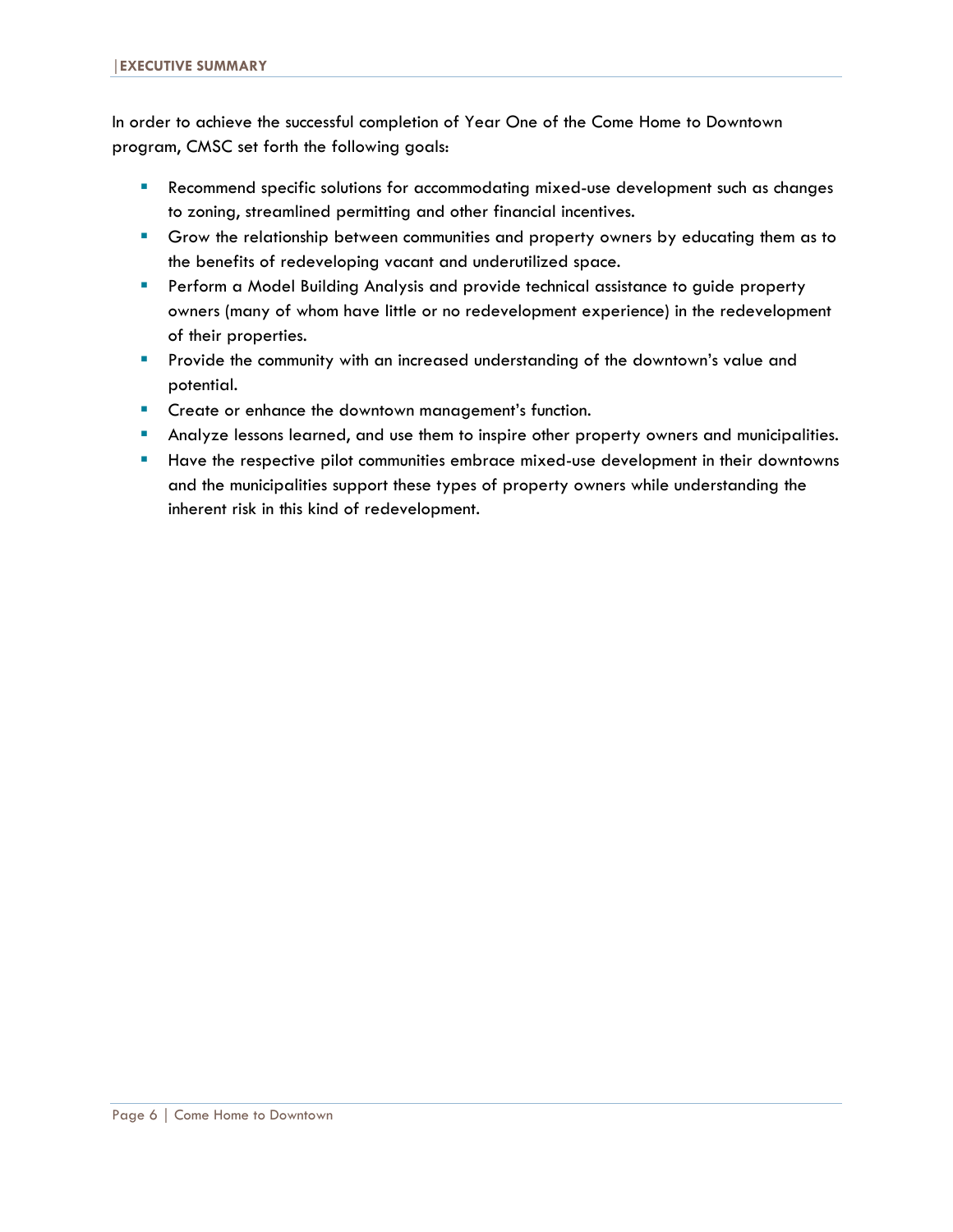# Program Overview

#### **SELECTION PROCESS**

In an effort to select pilot communities with the highest likelihood of success, CMSC created an extensive inventory of towns throughout Connecticut, looking especially at those with strong organizational capacity and a good working relationship between the municipality and the downtown. Communities with a history of active community engagement were also highly regarded.

Those towns that rose to the top were invited to an introductory meeting in late September in Middletown. Mayor Daniel Drew welcomed forty attendees who represented nineteen communities of varying size from across the state. Audience members included First Selectmen, economic development officials, town planners and town managers. CMSC presented them with an overview of Come Home to Downtown, some background on the partnership between CMSC and CHFA, and comparable success stories.

Communities were then asked to submit letters of interest to CMSC. Twelve communities interested in participating in the program submitted letters. CMSC then evaluated the communities based on the following criteria:

- **Likelihood of success**
- **Ability to leverage other resources**
- Availability of market opportunity & local real estate development capacity
- **Diversity of scale and location**
- **An appropriate building and a willing property owner(s).**

Using a matrix of the criteria to rate and rank each community, CMSC narrowed the list of candidates to five. CMSC and the consultant team then visited each of the communities, taking a walking tour of the downtown, meeting with local officials and the downtown management program and finally, seeing a few prospective model buildings and meeting with some of the owners.

#### **PILOT COMMUNITIES**

After this extensive selection process, three pilot communities were chosen: Middletown, Torrington and Waterbury. Each represents a dynamic community with many positive aspects such as walkability, a range of services and amenities nearby and a rich culture of recreation and entertainment. All of them form the epicenter of their respective region, with each of their regions varying in size. While each faces individual challenges and successes, collectively they represent a fair sampling of the many types of Main Street districts, housing stock and downtown infrastructure typically found in Connecticut.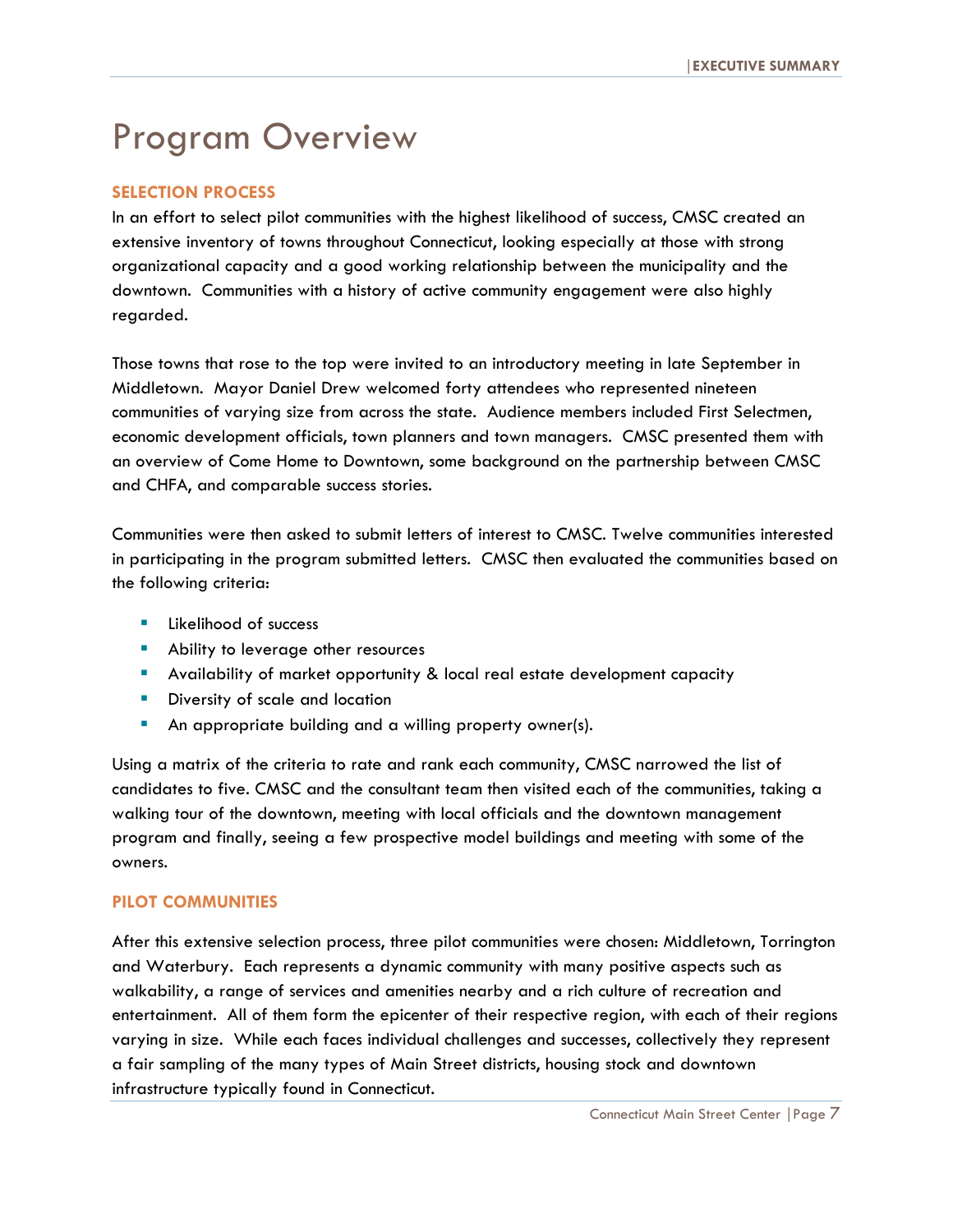#### **PROPERTY OWNERS & MODEL BUILDINGS**

Just as important as the downtowns themselves are the individual property owners and their buildings. CMSC wanted owners who were engaged in Come Home to Downtown and its success, and who demonstrated a commitment to the neighborhoods where they are located. Those chosen for the program exemplify a strong desire to be a part of the local fabric and include property owners who also operate thriving businesses within the downtown's borders.

With regard to the buildings, CMSC felt it was critical to choose a variety of styles indicative of those commonly found throughout the State. This was of paramount importance because ideally we viewed this program as a learning process, and one from which we could take the lessons learned in order to more easily replicate and encourage mixed-use development in other Connecticut downtowns. (More information on each of the model buildings and their owners is provided on pages later here and in the Full Report.)

#### **PROGRAM SERVICES**

Come Home to Downtown is designed to provide selected communities with new tools and strategies to revitalize their downtowns through increased mixed-use development that includes a variety of housing choices for workers and families. The Come Home to Downtown pilot program is comprised of five individual components:

Downtown Development Audit - Addresses impediments and incentives to promoting redevelopment in a downtown.

Model Building Analysis – Focuses on redevelopment plans designed to bring housing back to the upper floors of the model building.

Project Financing & Assistance to Property Owners - Property owners received a financial pro forma identifying the shortfall between the rehabilitation costs and what traditional lenders will typically finance. This section includes potential funding sources to address those shortfalls, or "gaps". Recommendations are also provided to the property owners, as needed, to assist with the building redevelopment and management.

Downtown Management Assistance – Strengthens the organizational capacity of the downtown management function to address the area's constantly evolving housing and economic needs.

Urban Design Audit – Uses a *Walkability, Accessibility, Livability Quotient* (WALQ) audit to identify needs and make recommendations for how the downtown could function better with regard to walkability and connectivity.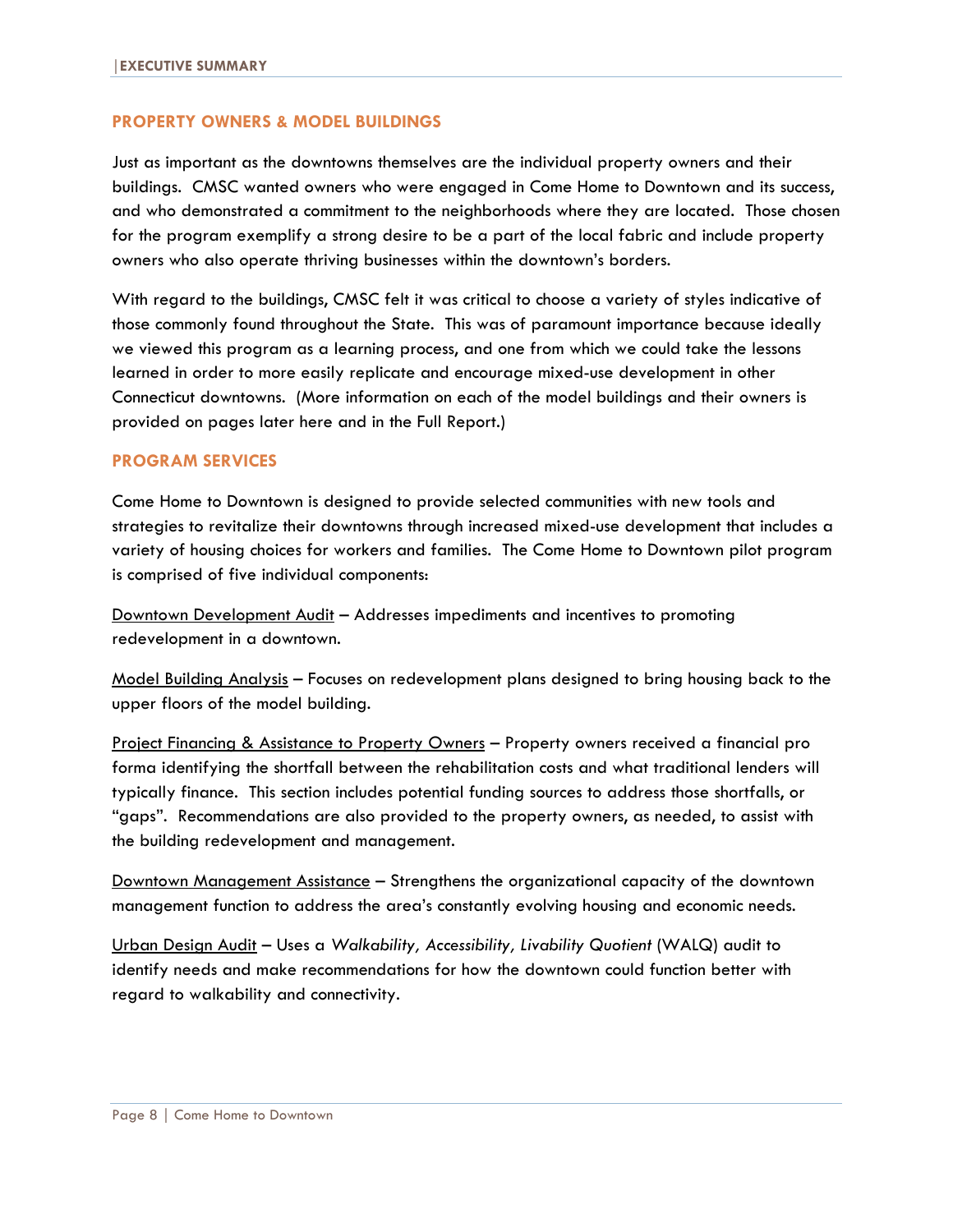#### **PROJECT TEAM**

In order to address each of these components, CMSC assembled an expert team of consultants through a Request for Proposals (RFP) process.

- William W. Crosskey II, AIA, LEED AP, Principal, Crosskey Architects LLC Performed the model building analysis and provided development assistance.
- **Lou Trajcevski, Principal, Newcastle Housing Ventures, LLC Drafted pro forma reviews of** the development in conjunction with the model building analysis.
- David Sousa, ASLA, AICP, Landscape Architect/Urban Planner, CDM Smith Performed the Urban Design Audit, designing a program to measure the downtown area's walkability and connectivity.

CMSC oversaw the work of the consultants while developing and coordinating the program. In addition, we also provided community engagement and downtown management advice, as well as an overall communications strategy for the program.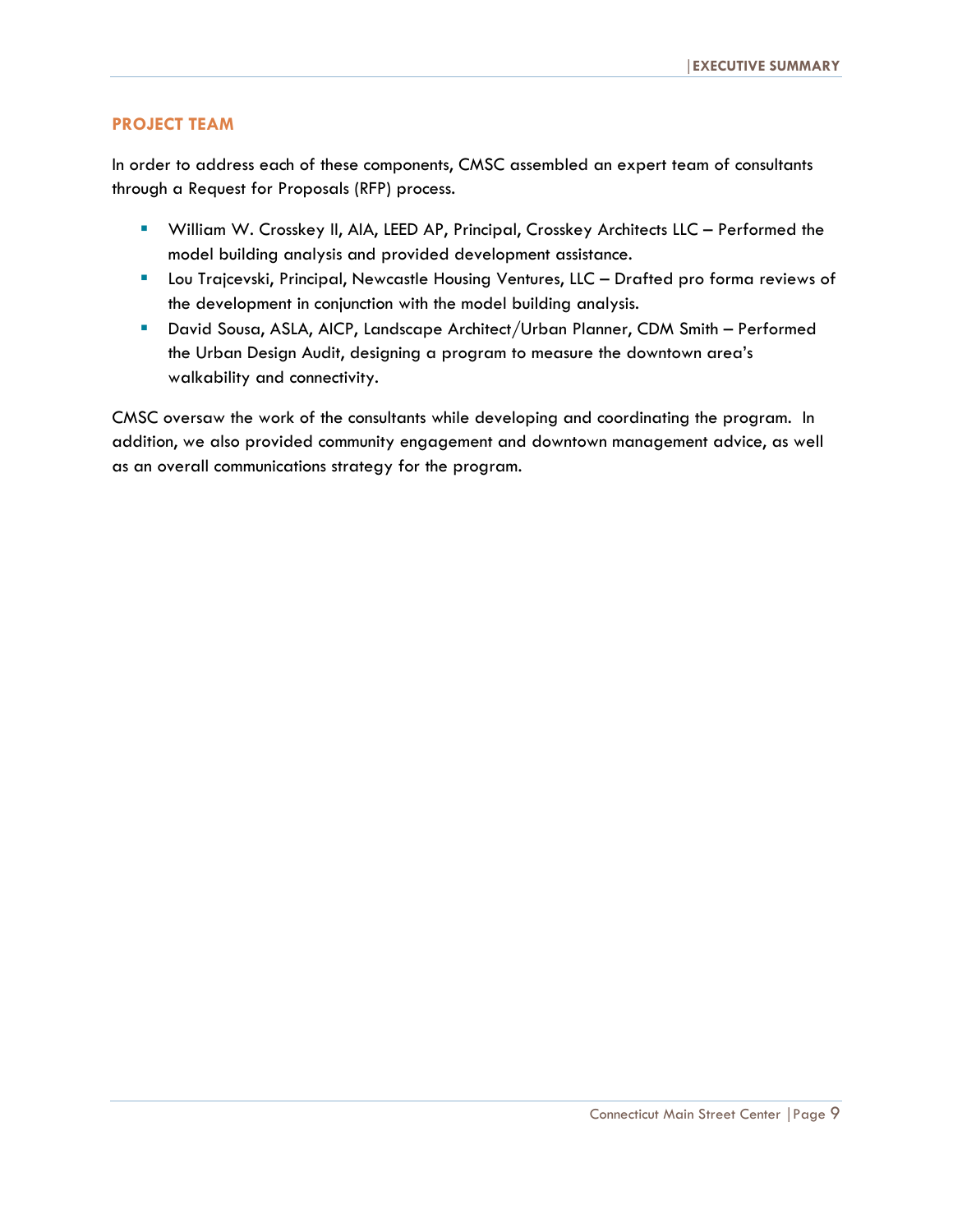## Middletown

#### **Owner: The Amato Family**

#### **Location: 418-426 Main Street**

Owned by the Amato family, this site actually consists of two adjacent buildings. It is located across the street from the owners' well-known and long-established shop, Amato's Toy and Hobby. The model buildings are three stories high, and are the only surviving examples of late  $19<sup>th</sup>$  century commercial building on this block in the Middletown Central Business District.

Middletown residents will likely recognize the owners, Diane (Amato) and Joel Gervais, who are representing Phyllis Amato. Diane's father, Vincent (husband of Phyllis Amato), began Amato's Toy & Hobby Store on Main Street, which grew to five locations in Connecticut. Today, his children continue to own and operate the retail stores in Middletown



and New Britain. "Vinny" loved Main Street Middletown, and as a founding member of the Downtown Business District and an active member of the Middlesex Chamber of Commerce, he never tired of working with others to keep Main Street a center for commerce and community.

#### **FINDINGS & RECOMMENDATIONS**

Middletown has many of the components found in great cities all over the world. A walkable downtown in a picturesque setting near the Connecticut River, Middletown has most, if not all, of the building infrastructure already in place to increase its availability of housing with mixed-use development. Overall, Middletown has a huge amount of potential that the City is working hard to realize. Implementing the recommendations below with help them more fully integrate and utilize their many assets.

Downtown Development Audit - One of the most significant impediments to redeveloping properties for residential use downtown is the parking requirement. To mitigate this we recommend eliminating the parking requirement for new uses in the conversions of upper floors of existing buildings in the B-1 Central Business Zone Urban Core. We recommend that the City work with the developer to identify parking alternatives and solutions that address the tenant's needs. We also recommend the City consider developing a façade program to help property owners improve their buildings and storefronts and make the downtown more attractive to residents and customers.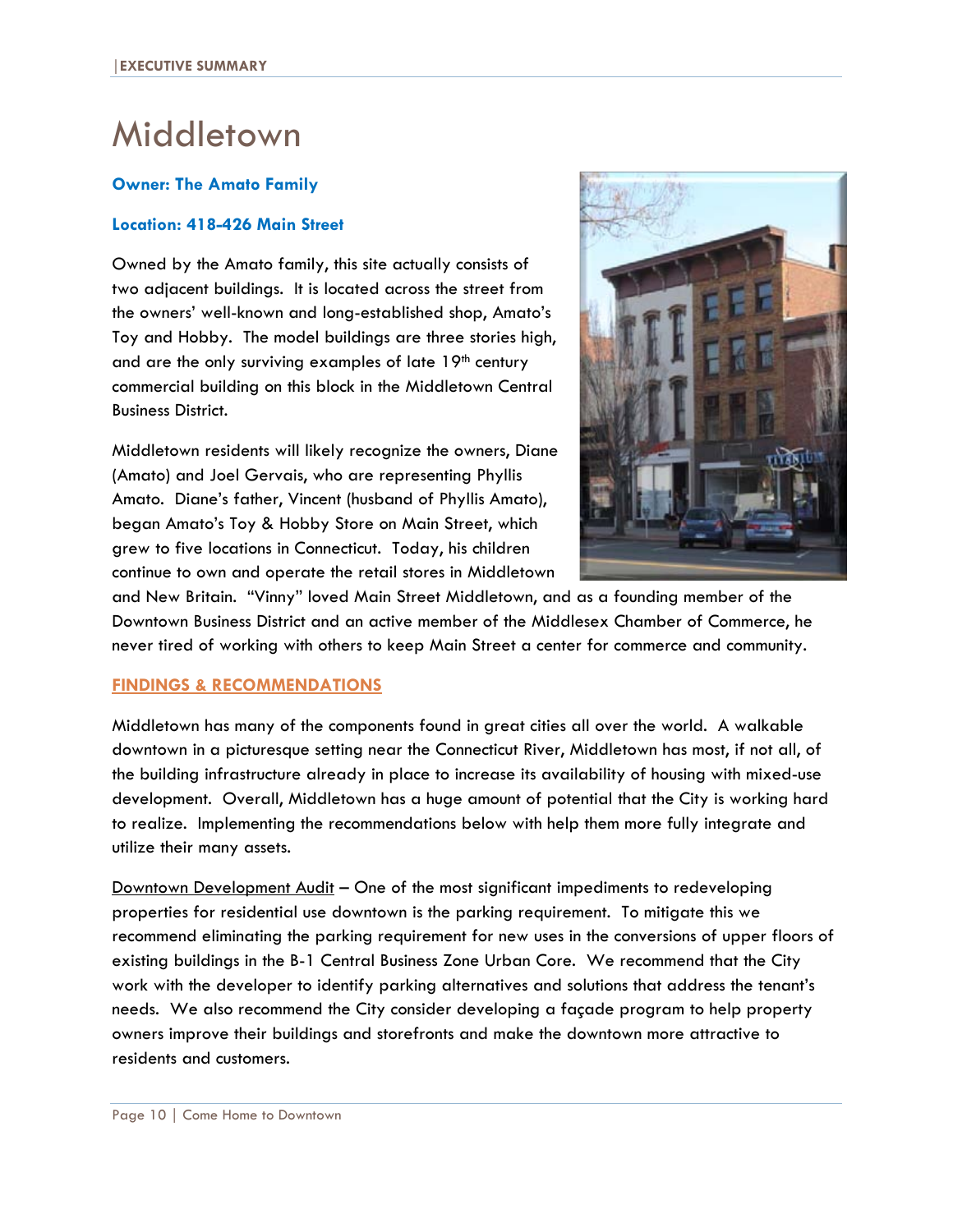Model Building Analysis – This analysis makes specific recommendations for improving the model building itself, such as repairing windows and siding, etc. It also provides a recommended floor plan designed to attract new residents and bring market rate housing downtown. Two options were presented: one with a total of eight apartments of varying size, while the other had a total of six units – four large loft-style apartments and two smaller apartments at the rear of the building. The latter option was selected as the working model.

Urban Design Audit – Although Middletown scored well overall in terms of walkability, we did find some areas for improvements. Recommendations include:

- **Make the streets more welcoming to walkers and bicyclists by increasing connections to** adjacent neighborhoods and the Connecticut River. Improve the safety of intersections through the use of traffic-calming techniques.
- **IMPROM** 11 Improve parking facilities and increase the use of wayfinding signs (signs that direct visitors to local attractions and amenities).
- Ensure new infill development fits with the downtown's overall character and density.
- **Create an inviting atmosphere by installing outdoor art.**
- **IMPROVE personal security and the safety of the streets by providing adequate** lighting, increased police presence, and other physical improvements.

For the full scope of findings and recommendations, refer to the full report.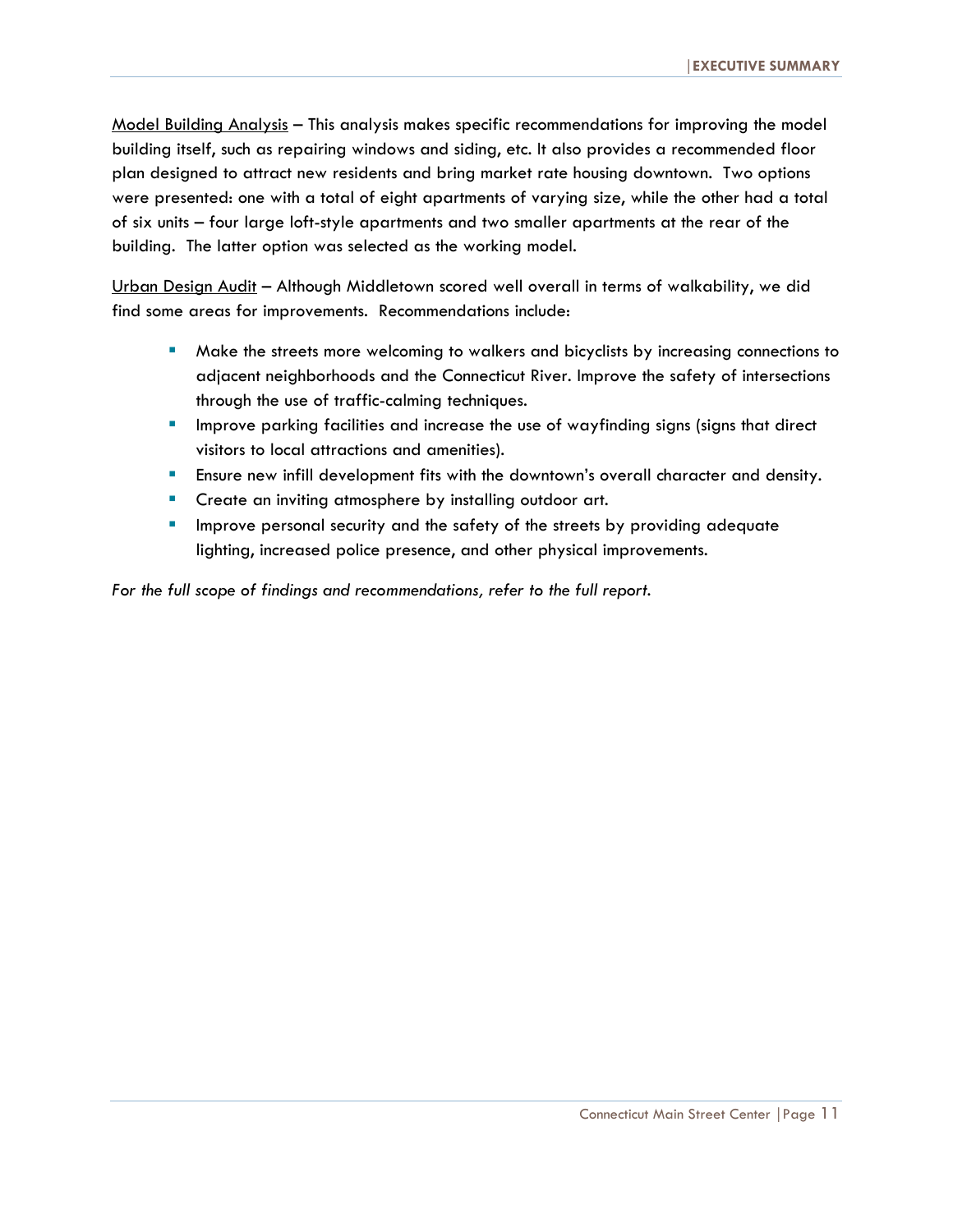# **Torrington**

#### **Owner: Torrington Downtown Partners**

#### **Location: 11-21 Main Street**

This building is owned by the Torrington Downtown Partners, who have already made significant investment in downtown redevelopment and are looking for assistance moving forward. Steven Roth, President of Elevator Service Co., Inc.; Stephen Timken, T&M Builders; and David Bender, Bender Plumbing, are the



individuals behind the Torrington Downtown Partners group.

The Romanesque Revival building at 11-21 Main Street was built around 1896-1897 and is approximately 14,646 square feet and three stories high. Standing at the entrance to Torrington's downtown shopping district, it faces the Naugatuck River and bridge to the south. The owners are interested in doubling the number of units, as well as building smaller units to meet the needs of today's market.

The Torrington community is also vested in the project. In a unique participating venture, Torrington Downtown Partners have offered townspeople the opportunity to invest in the Partners through \$100 memberships. This membership entitles them to vote on future choices about the development of properties the Partners own, such as certain aesthetic renovations. (Torrington Downtown Partners currently own nine downtown buildings, of which 11-21 Main Street is one.) The \$100 membership also entitles members to discounts at some of the properties' retail tenants. To date, there are nearly 200 memberships.

#### **FINDINGS & RECOMMENDATIONS**

Downtown Torrington has several aspects that many people will find appealing, including attractive residential neighborhoods and a diversity of housing stock. It also has an active and engaged municipal government that recently launched a new promotional campaign and benefits from local entertainment activities, including a well-known performing arts center. However, there is much that Torrington can do to improve its downtown functionality and encourage development that includes mixed use buildings.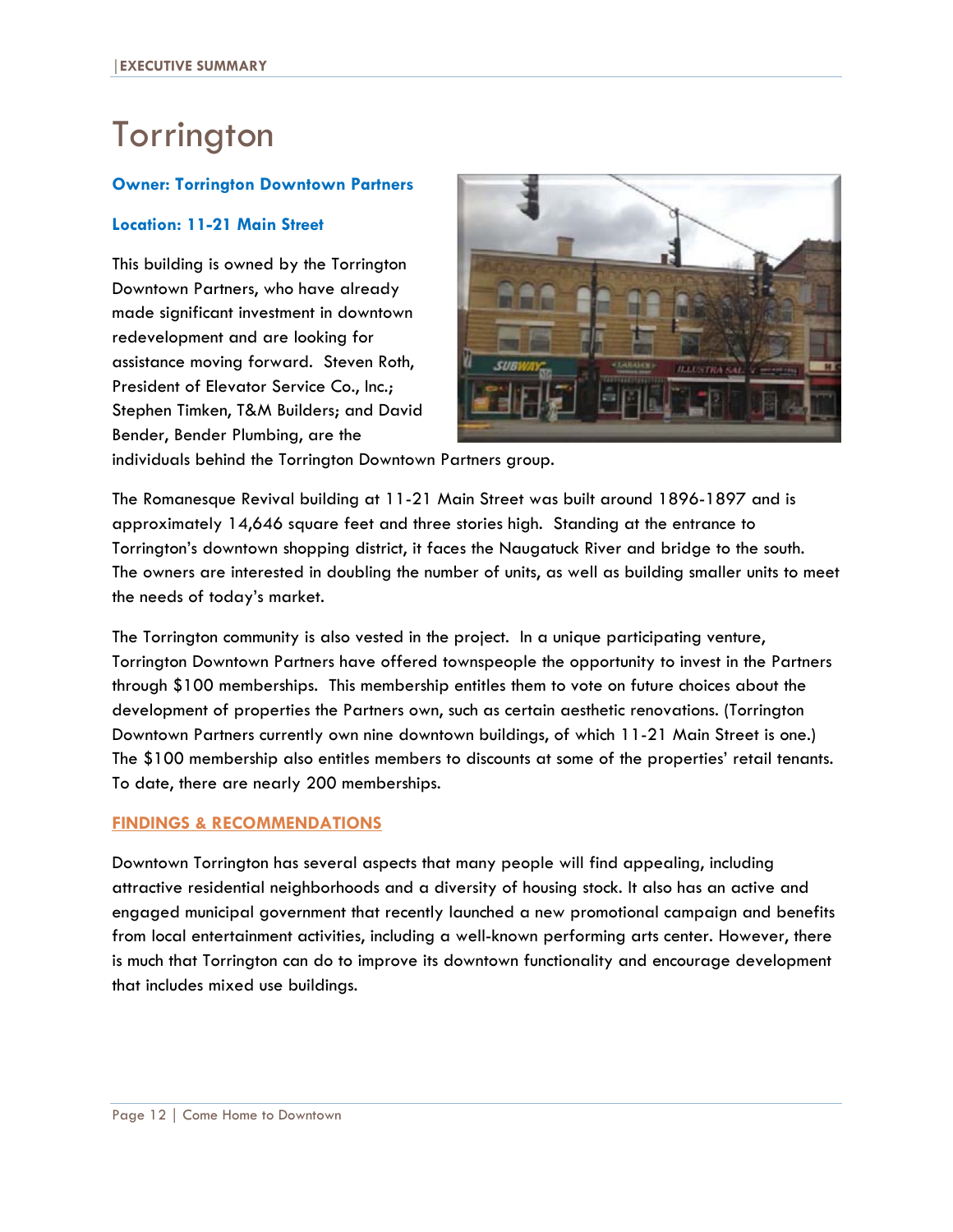Downtown Development Audit - Torrington's zoning regulations support upper story redevelopment of existing buildings for residential use. The approval process for upper story redevelopment is administrative which decreases the amount of time and effort necessary to complete the approval process and is an excellent strategy for promoting downtown revitalization. There are, however, certain requirements of the regulations that create impediments to downtown development. The regulations for new development require a special exception approval and require development that would not match the historic fabric and existing conditions found on most of Main Street. Recommendations have been made to require that new development better reflects the downtown, as opposed to a single-family residential zone.

Although no parking is required with upper story redevelopment of existing buildings for residential use, the parking requirement for new multi-family development is another impediment to downtown redevelopment. We recommend the City reconsider the parking requirement for new development. We also recommend that the City work with developers to identify parking alternatives and solutions that address the tenant's needs in existing buildings.

Model Building Analysis – This analysis makes specific recommendations for improving the conditions of the structure, including removal of the rear wood porches. A recommended floor plan designed to meet the needs of today's residents and to bring market rate housing downtown was also developed. Under this design, the number of units is doubled to 16 one-bedroom apartments ranging in size.

Urban Design Audit - Although Torrington scored well in some aspects of this analysis much work is needed in other areas. Recommendations to improve walkability and functionality downtown include:

- **IMPROVE PEDEST AND MET ADDETER IN ADDET** Incorport mand to adjoining neighborhoods. Increase safety at intersections using implement traffic calming techniques.
- **Increase the amount of on street parking while minimizing the appearance of surface** parking lots.
- Revise zoning regulations to require that infill development complements the existing character of downtown.
- **Install outdoor art to encourage street activity and make downtown more attractive.**
- Encourage and incentivize downtown housing, businesses and other redevelopment that complements the existing character of downtown.
- Improve and coordinate wayfinding signage.

*For the full scope of findings and recommendations, refer to the Full Report.*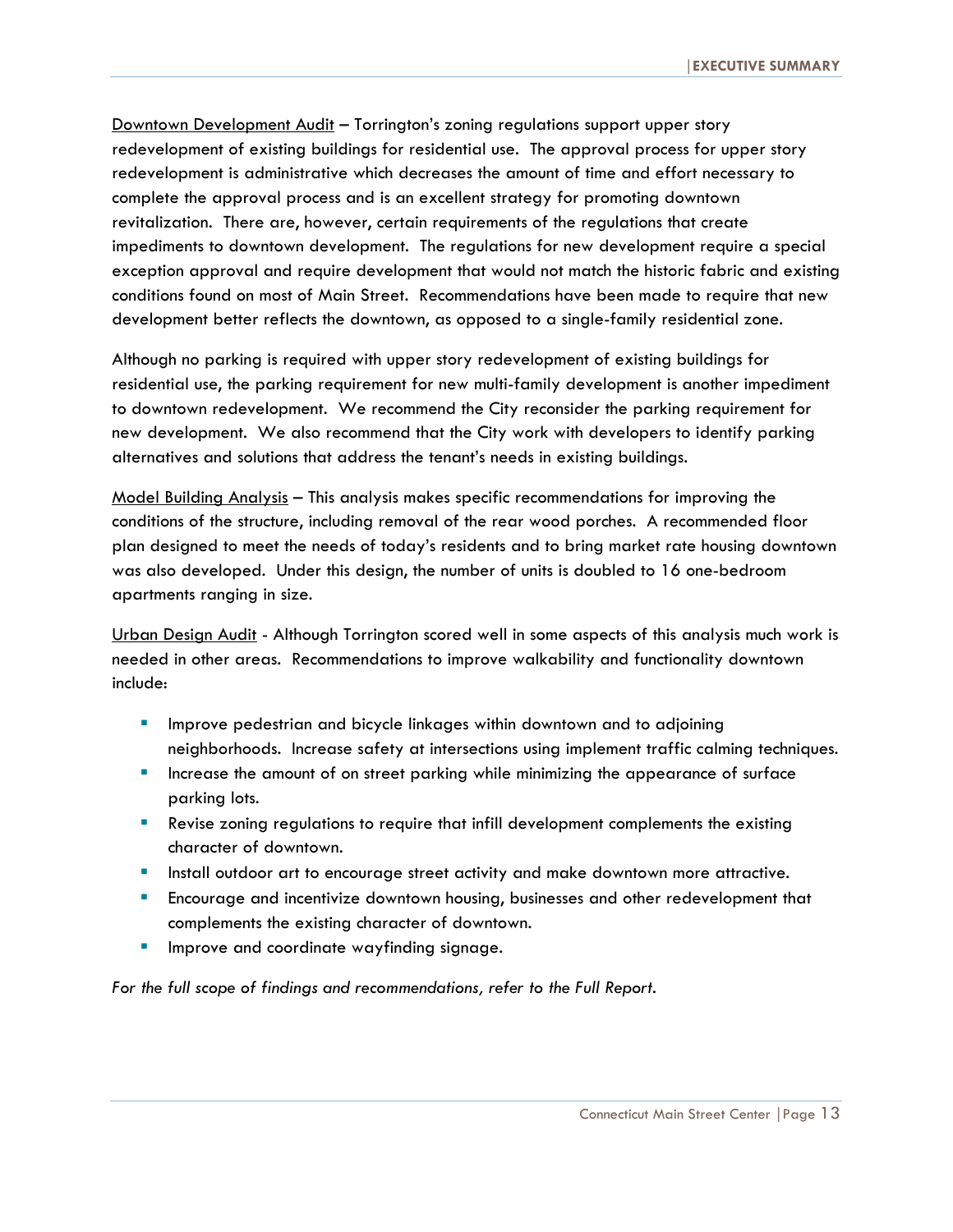# **Waterbury**

#### **Owner: John Lombard**

#### **Location: 20 East Main Street**

This building is situated at a key location in the center of downtown Waterbury and is well positioned to take advantage of other efforts underway, including local universities, hospitals and entertainment. The building's owner, John Lombard, currently maintains an office on the



second floor and many of the ground floor spaces are full. The building stands three-stories high and occupies a total of 64,494 square feet. The original art deco structure, built in 1930, burned in the 1940s. When Mr. Lombard bought the building it had been rebuilt maintaining the art deco style. It has always been a commercial building and had many businesses in it with primarily retail on the ground floor and offices on the upper two floors for dentists, doctors, barbers and more. In recent years it housed Congresswoman Nancy Johnson's Waterbury office and Rideworks, among others.

#### **FINDINGS & RECOMMENDATIONS**

Waterbury boasts an active downtown poised for growth as new institutions prepare to join other anchor establishments such as the UConn-Waterbury campus and area hospitals. Several large events take place in and around the Waterbury Green and the City recently developed a promotional video that beckons visitors to the downtown. Although Waterbury has flexible regulations that allow for buildings with a mix of housing and other uses, there are still many things they can do to promote mixed-use development in their downtown:

Downtown Development Audit – Waterbury's regulations are very flexible for the Central Business District Zone allowing the upper floors of mixed-use buildings to be developed as residential use, therefore, there are no recommendations for improvement. Indeed, Waterbury should be commended for removing this impediment to mixed-use development.

Model Building Analysis – This analysis makes specific recommendations for improving the conditions of the structure, including replacing the roof and potentially moving the equipment currently located in the center of the first floor roof to create a rooftop garden. The owner may also consider participating in the City's façade program to replace the storefronts with a more appropriate design for the historic character of the building and having an architectural materials conservator assess the lobby's decorative finishes and the corridor's terrazzo floors. A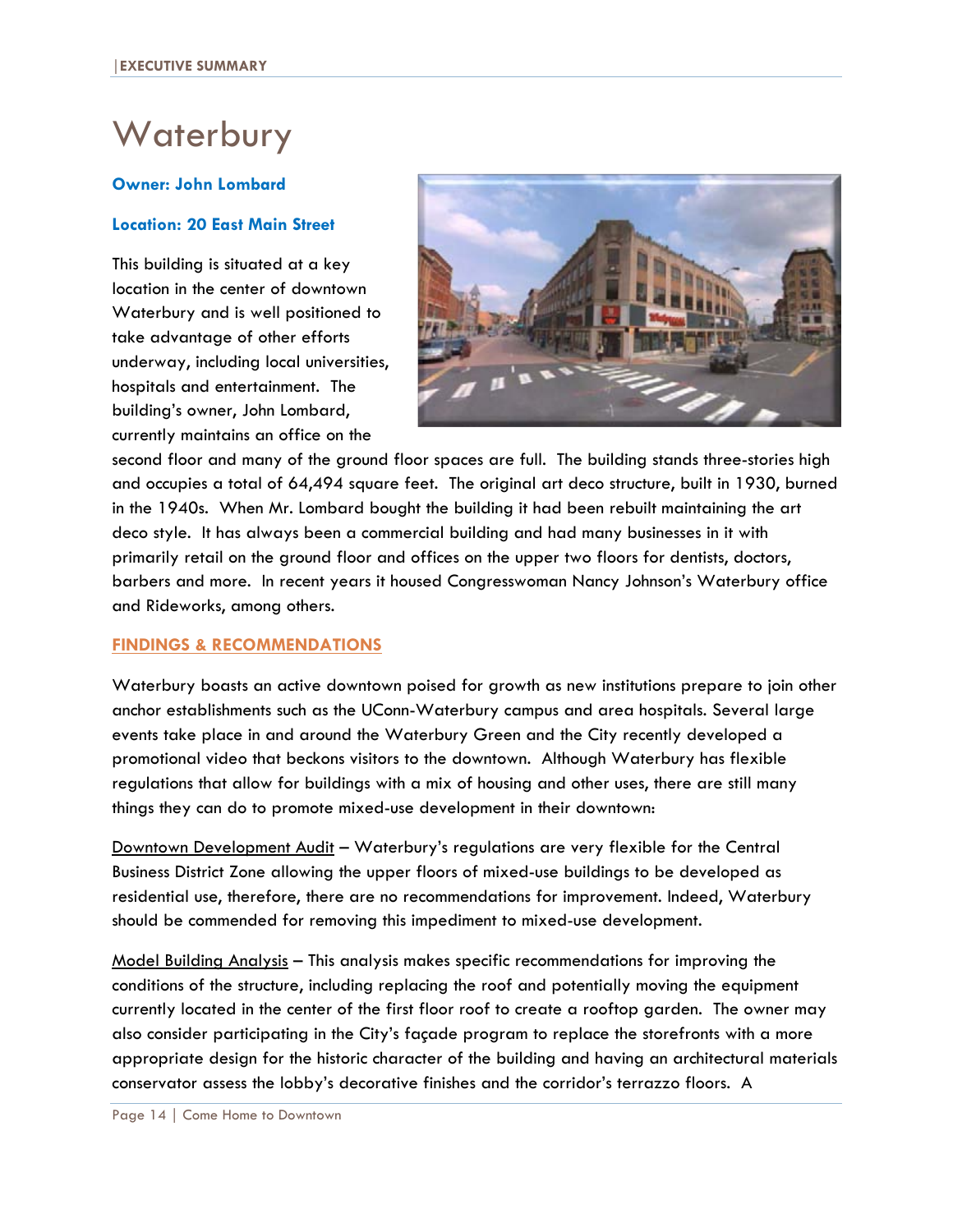recommended floor plan designed to meet the needs of today's residents and to bring new housing downtown was also developed. The plan calls for 38 units, mostly one-bedroom apartments with six two-bedroom apartment homes.

Urban Design Audit - Waterbury scored very well in some aspects of this analysis, however, work is needed in other areas. Recommendations to improve the walkability and functionality downtown include:

- Work with the CT Dept. of Transportation (ConnDOT) and others to ensure that redevelopment of I-84 and Route 8 includes improving connections to surrounding neighborhoods and the Naugatuck River.
- **IMPROVE CONDUGES 1** Improve conditions for walking and biking downtown and to surrounding neighborhoods, including use of traffic calming techniques to improve safety at intersections. Construct the recommended Naugatuck River Greenway Trail.
- **Increase the amount of on street parking while screening surface parking lots to minimize** their appearance.
- **Encourage street activity and make downtown more attractive by installing outdoor art.**
- **Incentivize downtown housing and businesses that complement the downtown.**
- Improve personal security and the safety of the streets by providing adequate lighting, increased police presence, and other physical improvements.

*For the full scope of findings and recommendations, refer to the Full Report.*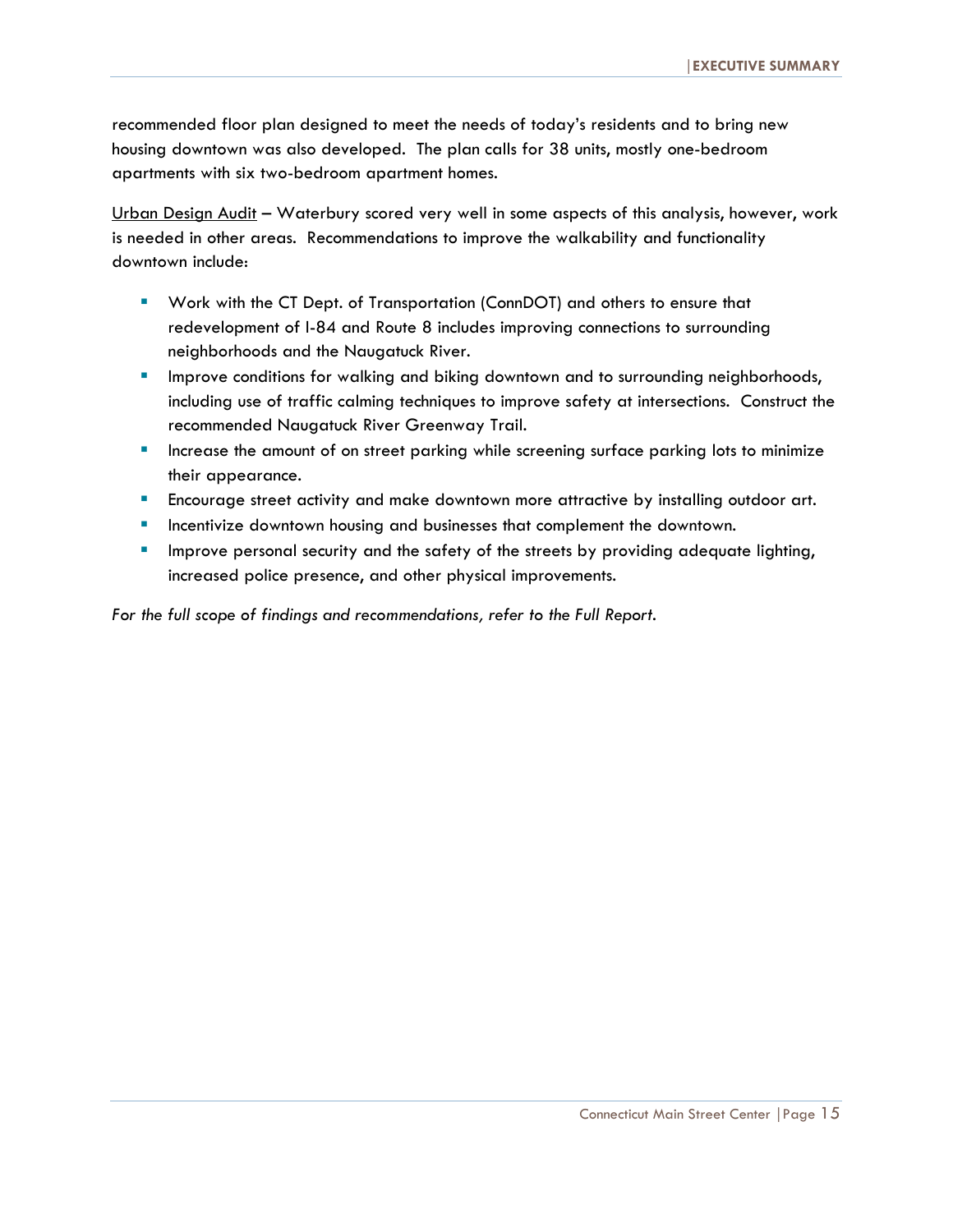# Final Conclusions & Recommendations

#### **FINDINGS**

Our work with the pilot communities led us to several conclusions we believe are relevant to most Connecticut downtowns. Chief among them is a lack of readily available financing for this type of mixed-use redevelopment. Unfortunately, there is not much in the way of education or outreach to the property owners, leaving them unprepared for the complex process of redeveloping their building or the potential benefit in doing so. Below are our aggregate findings after examining the three representative communities, their downtown management functions and the model buildings.

#### **Project Financing & Assistance to Property Owners**

One of the goals of Come Home to Downtown is to quantify and highlight the lack of traditional financial incentives available for mixed-use deals in order to then begin advocating for more resources for these important properties. Taken in aggregate, Connecticut's downtown vacant and underutilized properties represent an enormous potential for accommodating growth where infrastructure already exists, thereby reducing the pressure to develop in open spaces and farmlands while creating healthier neighborhoods where people drive less and walk more.

The Come Home to Downtown properties represent a diverse mix and scale of the type of buildings that can be found in downtowns throughout Connecticut. Our work with Middletown, Torrington and Waterbury over the last year led us to several conclusions we believe are emblematic of most of the State's downtowns, namely that these types of projects are perhaps the hardest real estate deals to accomplish. This is because they are:

- **Mixed-use.**
- In older buildings in need of a gut rehabilitation (the most costly type).
- **If**  $\blacksquare$  In a complex downtown setting.
- Owned by people with little to no development experience, who may also be unprepared for the amount of debt needed to redevelop the buildings.
- In need of complex financing from multiple sources to close the gap between what traditional lenders will provide and the total construction costs.

Because these deals are so intricate and multi-faceted, financing for the total redevelopment cost does not exist from traditional sources. Also, there are very few municipal officials and experienced developers interested in small properties who know how navigate the various funding streams, leaving the property owner – who most likely has no experience with any kind of real estate development – with scarce resources to bring a vacant building back to life.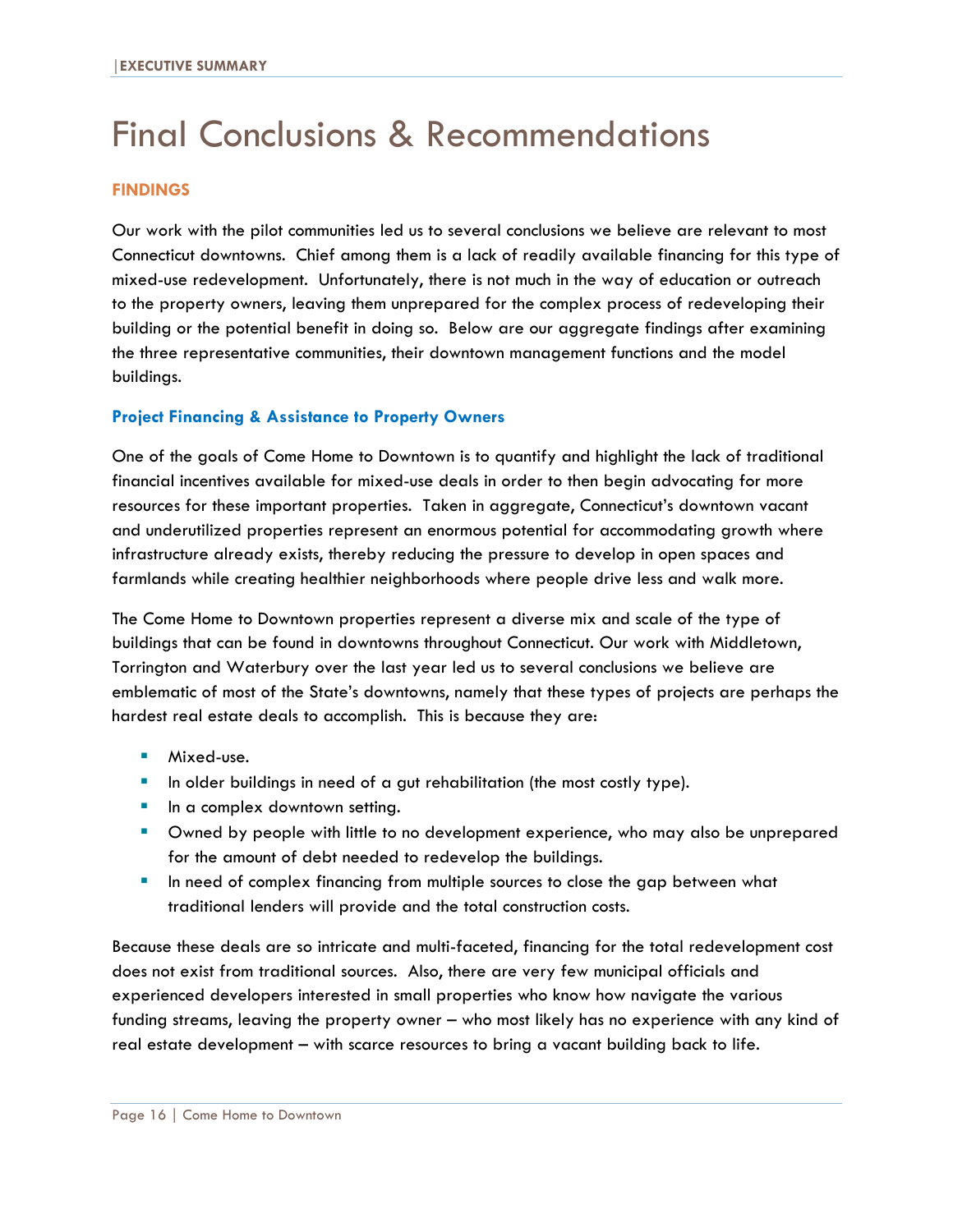There are other factors that hinder the ability to obtain financing. For instance, it is not unusual for market and affordable rental rates to be the same in downtowns, making market rate apartment financing just as difficult to pencil out. Yet a number of state and federal programs that incentivize housing development are only for affordable housing, leaving projects like those in the Come Home to Downtown program and their private owners in a quandary. For them there is a catch-22 – either they can apply for subsidies if they place income/affordability restrictions on the apartments, or the units are not restricted, but there are no subsidies for apartments offered at the same rental rates as HUD affordable rental rates. Another factor that limits private owner financing opportunities is they are often ineligible for state and federal grant resources that are available to municipalities and non-profit organizations. Yet private owners often have the same financial challenges to make these mixed-use rehabilitation projects work.

CMSC wants to work with the municipality, property owners and other partners to advocate for more resources to be aggregated for mixed-use development in our downtowns. In the vast majority of our downtowns, virtually all mixed-use projects are high risk, even if privately owned, and deserve support as much as projects primarily targeted for affordable housing. As indicated in the beginning of this report, successful mixed-use development projects provide a greater return on investment to the state, municipality and local neighborhood and can provide the kind of housing in demand at various market rate price points to help rebalance downtowns that currently have either no housing or mostly subsidized housing.

It is clear that more educational resources are also needed to help property owners, municipalities, investors, lenders and State agencies understand how they can work together to facilitate this kind of mixed-use development. CMSC will be working with stakeholders from the pilot communities and appropriate State agencies to determine how more education and information can be developed and disseminated to the appropriate audiences. Municipalities should also encourage local lending institutions (i.e. community banks and foundations) to support more people living in downtown with increased or new lending for mixed-use development.

#### **Doomed to Fail?**

In his book, *The Option of Urbanism*, Chris Leinberger states there are 19 standard real estate product types with associated financing mechanisms. If even the most accomplished developer tries to stray from one of these, they will most likely fail because they will not find financing. (Leinberger 2008)

Mixed-use development with residential housing over first floor commercial space is nowhere on this list. Are our downtowns, ripe with historic infrastructure and available housing stock, doomed to fail simply because there's no streamlined financing mechanism in place?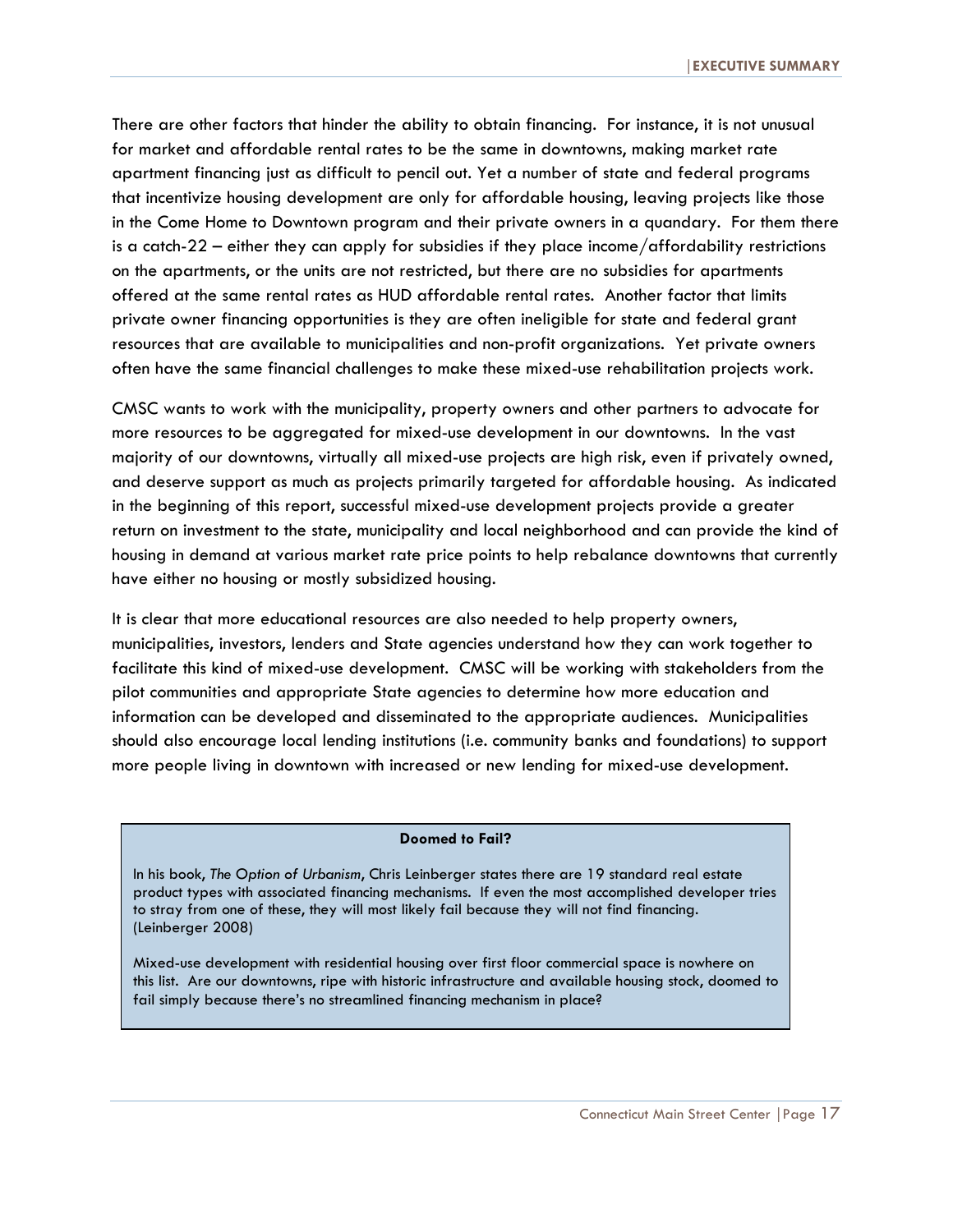This kind of development requires three distinct sets of expertise, which most property owners have no prior experience with:

- **Project Financing**
- **Design and Construction**
- **Ongoing Property Management.**

CMSC will work with the property owners, municipality and downtown stakeholders to put together a team with real estate development, historic architectural and engineering and construction management expertise to demonstrate how the redevelopment of these properties can happen in a financially viable manner. This will require not only aggregating all existing potential financing resources but also advocating for new resources that can be applied to these kinds of projects.

#### **Regulatory**

Flexible zoning regulations and a streamlined approval process can go a long way toward encouraging downtown revitalization. Communities with regulations that are perceived as highrisk are not going be viewed favorably nor sought out by developers. Mixed-use development, including housing, should be allowed as of right; however, regulations should encourage development that fits with the historic character of downtown*.* 

No matter how large or small a building or its location, parking is almost always an issue. City planners should consider waiving parking requirements for developers of mixed-use buildings, especially if there is other adequate parking located nearby. A municipality can further incentivize downtown redevelopment by offering free or reduced fees for parking in municipal lots or structures. This requires municipalities to consider a new paradigm – that people who want to live downtown are not necessarily looking for a parking space on site of their residence.

#### **Downtown Management Capacity**

Management is critical to the success of any downtown. The form of a community's management function will vary from informal to more structured. Any community interested in promoting revitalization should consider enhancing its management function by becoming a resource center for mixed-use development downtown. Additional roles for a downtown management function to employ are:

- **Convener of key stakeholders to build consensus and implement initiatives.**
- **Education and public relations.**
- Data collector and information center.
- **Coordinator of development incentives.**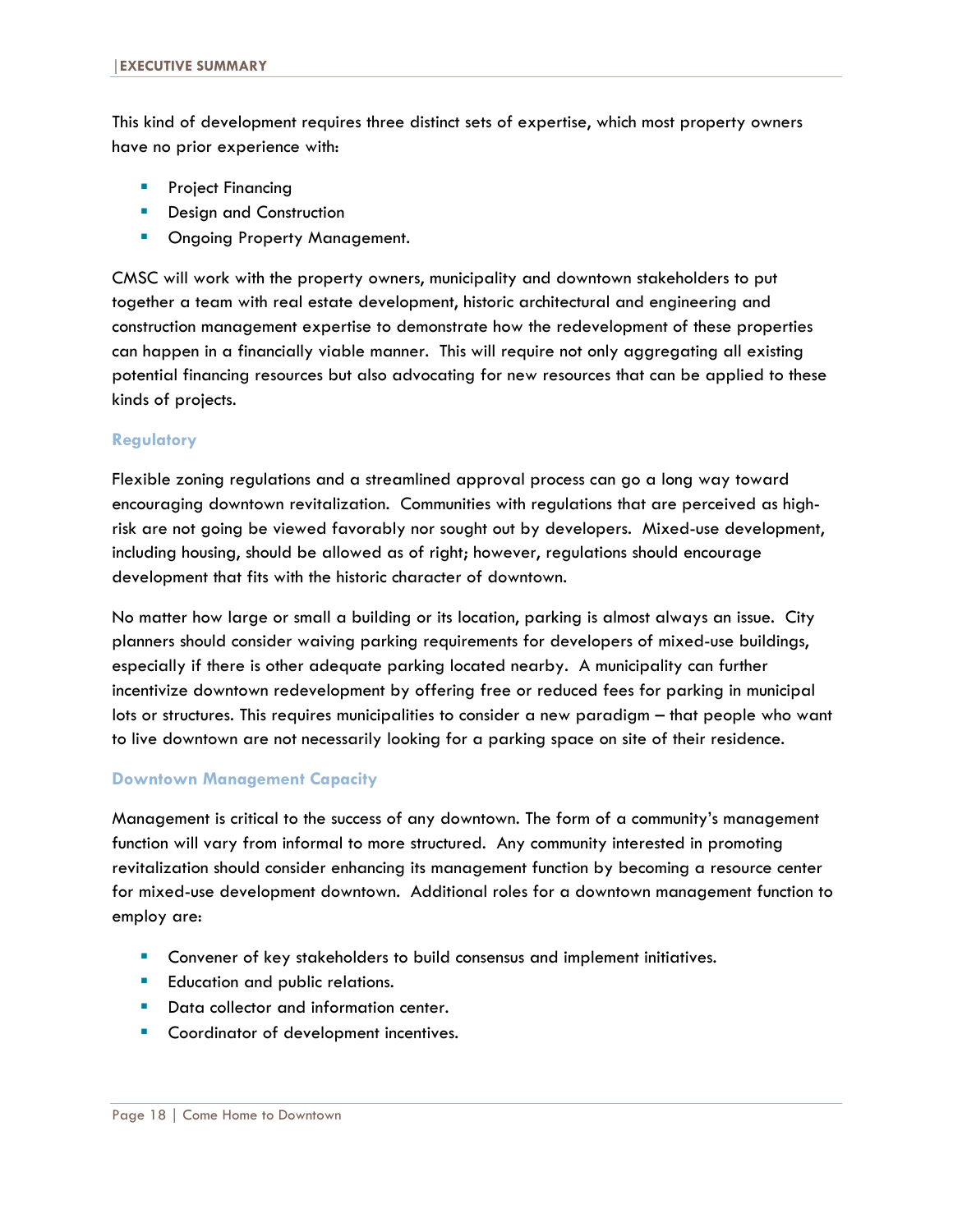Over time, as the downtown management function grows in experience and capacity related to mixed-use development, it may become more involved in the real estate development process by:

- **Assembling land to draw in developers.**
- Finding local investors and/or institutions to provide gap financing.
- Taking on projects, possibly with a private developer partner, in the early stages to prove there is a market and to serve as case study of how it can be done.

#### **CONCLUSION**

Connecticut's downtowns can once again become thriving centers where people come home to streets brimming with pleasant chatter as families stroll along the sidewalks, bikers zip from shop to shop, and neighbors catch up on the bus as they commute to work. The infrastructure is already in place, providing a ready, sustainable stock of buildings capable of supporting first floor commercial space with upper level housing. Not only has this type of mixed-use development been shown to both save and generate monies when situated in compact downtowns, it also promotes a healthier lifestyle.

However, our experience with the Come Home to Downtown pilot program has demonstrated that if Connecticut is to encourage and promote mix-used development, we must develop a manageable, if multi-layered, financing mechanism available to the owners of small downtown properties. Education and technical assistance programs specifically designed for the owners of these small properties will help ensure they are prepared for both the financial and landlord responsibilities they face. Although it will admittedly be difficult at the outset, it is imperative that these efforts begin now if we are to have fully integrated, vibrant downtowns that sustain us today and into the future.

*For additional information on the Come Home to Downtown program, including the Full Report, please visit CMSC's website at [www.ctmainstreet.org.](http://www.ctmainstreet.org/)*